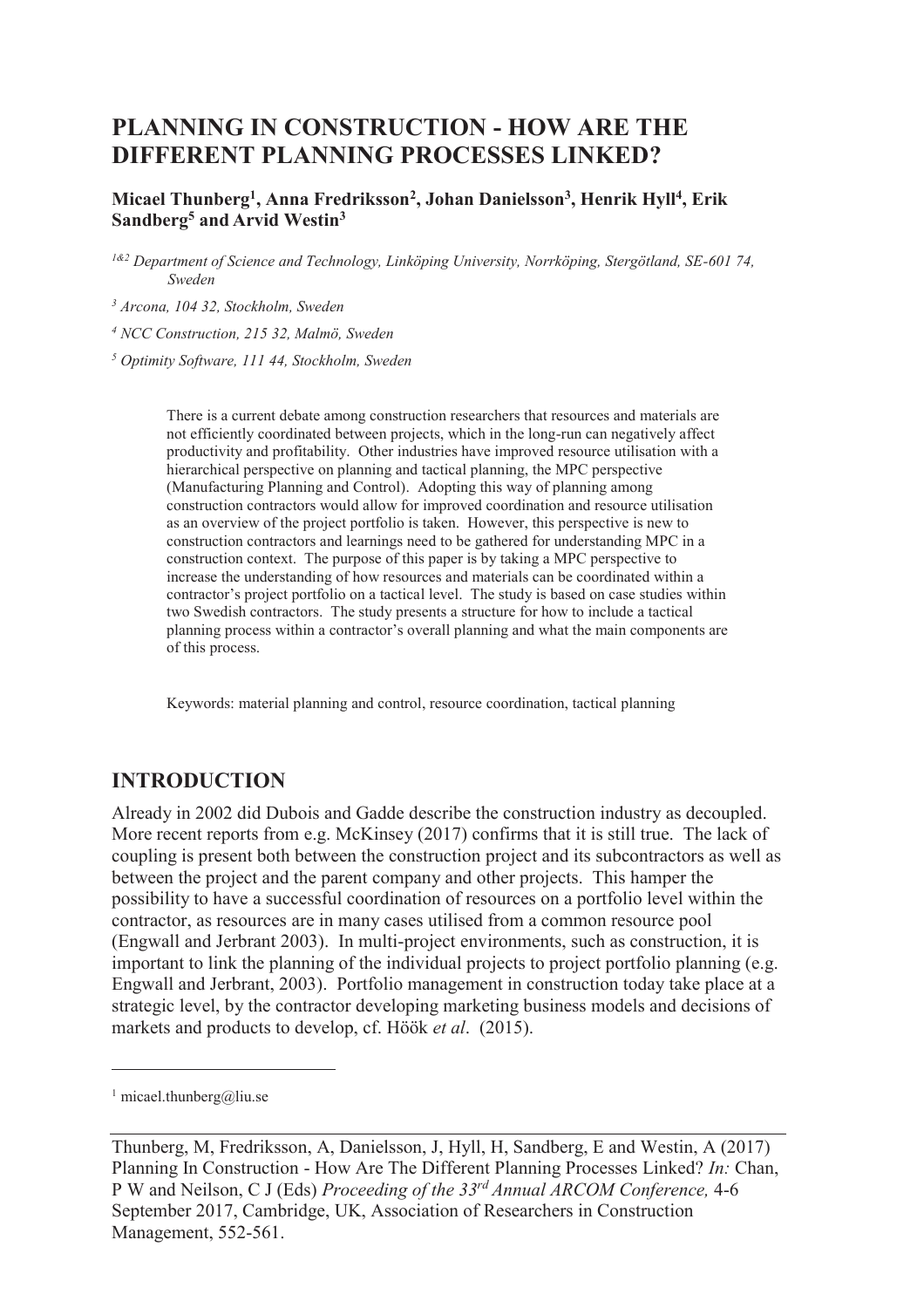Meanwhile, the operative planning is up to the single project, where emphasis on developing the production time schedule (Thunberg 2016). The effect is that the 'parent' company has little control over the planning of single projects (Dubois and Gadde 2002). Structured planning at a portfolio level linking the strategic portfolio management and operative project planning seems to be missing in construction today. This make questions, such as: "According to available resources which projects should we tender to maximize profits for the company as a whole?" hard to answer. And there is a risk contractors take on projects requiring resources that are occupied by other projects causing delays, having severe effects on the contractor´s reputation and profitability. Another effect of the lack of planning at portfolio level, also called tactical planning, are lack of information sharing between projects (e.g. Dubois and Gadde, 2002).

There are several trends going on in construction for the moment increasing demands on planning and coordination between projects; i.e. standardization of activities and materials, the boom of construction in e.g. Sweden, and the globalisation of the industry. The need of standardization is driven among others by the use of different logistics solutions such as terminalis and resource pools, which need to be planned on tactical level for serving several projects with materials. The standardization of activities and materials is complicated by the autonomy of each project. The boom of construction creates problems employing personnel for white-collar specialist functions, increasing the importance of improving the utilisation of these. The globalisation leads to longer supply chains creating a need for central purchasing securing supply to several projects at the same time to reduce costs (Frödell 2014).To deal with these trends and improve coordination between projects there is a need to start planning at portfolio level within contractors.

In the manufacturing industry, planning has been a major research area for a long time and an effective manufacturing planning and control system (MPC) is seen as key to the success of any company (Vollmann *et al*., 2005). MPC is concerned with planning and controlling all aspects of manufacturing and coordination with suppliers and customers (Vollmann *et al*., 2005). Planning in this paper is seen in accordance with the MPC system as hierarchical, with processes at different planning levels; strategic, tactical, and operative. Tactical planning processes are in manufacturing companies seen as a key process enabling holistic planning by balancing demand and supply, enforcing integration and coordination among company functions, business strategy, and operational planning and in the supply chain (Tuomikangas and Kaipia 2014). As mentioned, the construction industry today is lacking an equivalent process to the tactical planning processes used within manufacturing. Thus, the purpose of this paper is by taking a MPC perspective to increase the understanding of how resources and materials can be coordinated within a contractor's project portfolio on a tactical level. The work is of a more conceptual nature and focus on the technical and process parts of planning and not the human and organisational (Jonsson *et al*., 2013). The study is based on two case studies within two Swedish main contractors studying the development of planning at project portfolio level: One taking the resource perspective and one taking the material perspective.

### **THEORETICAL FRAMEWORK**

### **Manufacturing Planning and Control (MPC)**

The MPC system is hierarchical (strategic, tactical and operative level) with both a capacity/resource and materials planning perspective. These needs to be linked to each other, enabling materials and resources to 'arrive' at activity at the same time (Jonsson and Mattsson 2009). The planning levels within the MPC system have differing horizon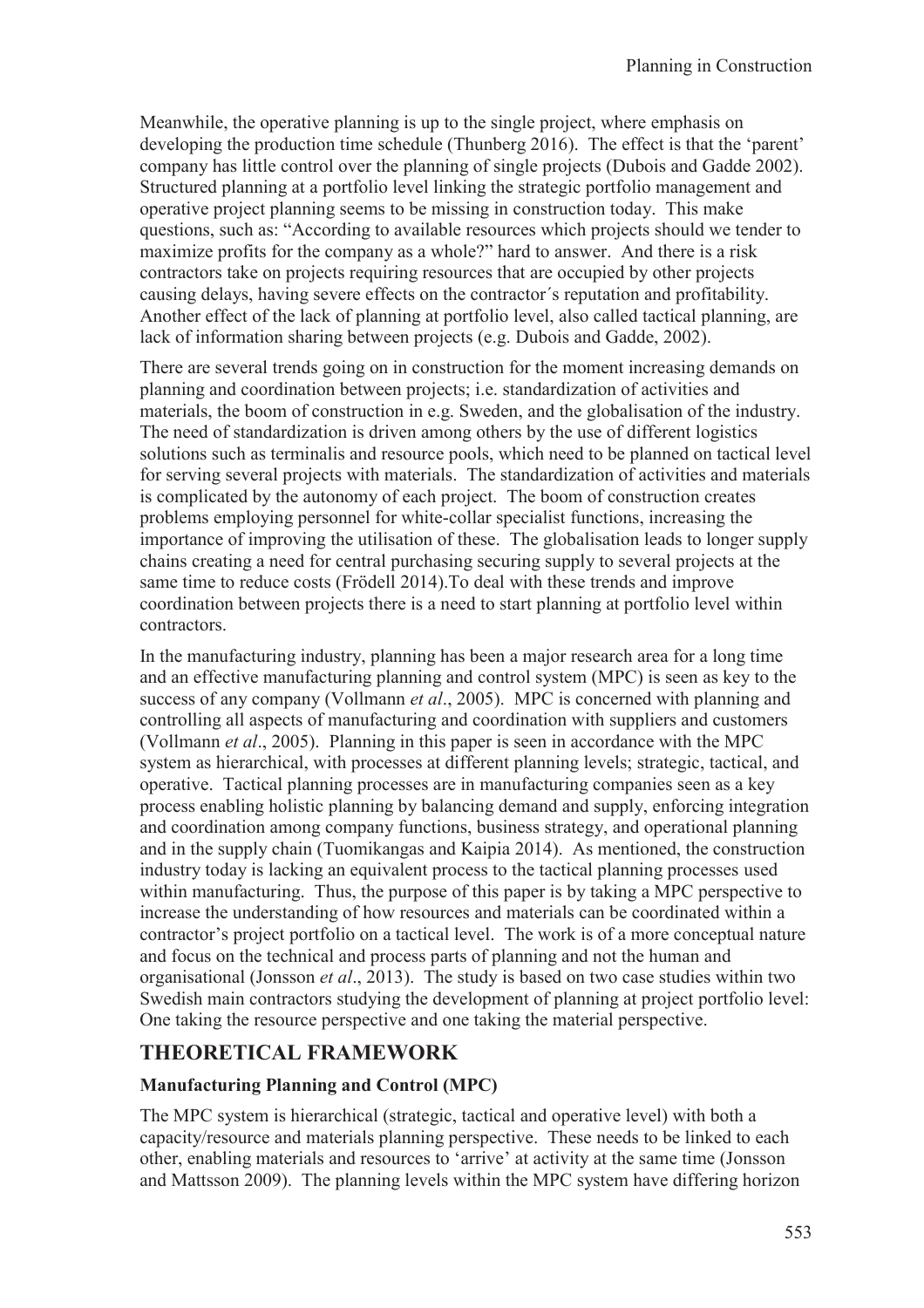(the time-span covered), planning object (what to plan), and frequency (how often updated) (Jonsson and Mattsson 2009). The strategic planning has a long-term horizon and sets the boundaries for the mid-term horizon tactical planning, which sets the boundaries for the short-term horizon operative planning. The higher up in the MPC hierarchy, the lower level of detail and the more approximate the information (Jonsson and Mattsson 2009).

The analysis in this paper is structured based on the framework presented by Tavares Thomé *et al.,* (2012) which organises planning processes into the integration of setup and process parameters. The setup parameters deal with the scope and the basic principles of an MPC process. This refers to the *planning frequency, planning horizon,* and *planning object* (Jonsson and Mattsson 2009) and the process parameters are the *inputs*, *activities*, and *outcomes* together with *key performance indicators* (KPI) to measure the effectiveness and efficiency of the process (Tavares Thomé *et al.,* 2012). The inputs consist of plans, constraints, business visions and strategies, and goals (Kjellsdotter Ivert *et al.,* 2015).



*Figure 1: Planning framework (Tavares Thomé et al., 2012).* 

Sales and operations planning (S&OP) process is commonly seen as a tactical planning process (Tuomikangas and Kaipia 2014). The aim with this process is to establish overall plans for sales, supply, and production (Jonsson and Mattsson 2009), by uniting different business plans into one integrated set of plans (Tavares Thomé *et al.,* 2012, Tuomikangas and Kaipia 2014). The S&OP process can be seen as a powerful tool to reach business targets where the main goal is profit maximization (Tuomikangas and Kaipia 2014).

The planning horizon is usually between 6 and 24 months to include any seasonal effects on demand (Jonsson and Mattsson 2009). Planning frequency is between quarterly to weekly and planning objects are often product groups (Jonsson and Mattsson 2009). The outcome of the tactical capacity planning for a traditional manufacturing firm is from a resource perspective a rough-cut capacity plan and from a material planning perspective a master production schedule (MPS) (Jonsson and Mattsson 2009). To develop the roughcut capacity plan and the MPS 'recipes' of the needed resources and materials to produce a certain product are required. These are usually summarized into so-called Bill-of-Resources (BOR), resource profile, Bill-of-Materials (BOM), and product structure. Furthermore, the planning aims to mitigate for uncertainties in demand, capacity, and supply to maintain a high service level (Kjellsdotter Ivert *et al.,* 2015). Forecasts and other important upcoming changes are therefore important input to the tactical planning. Kjellsdotter Ivert *et al.,* (2015) have however shown that the tactical planning process have to be adapted to the specific context of the industry, such as the supply uncertainty of the food industry.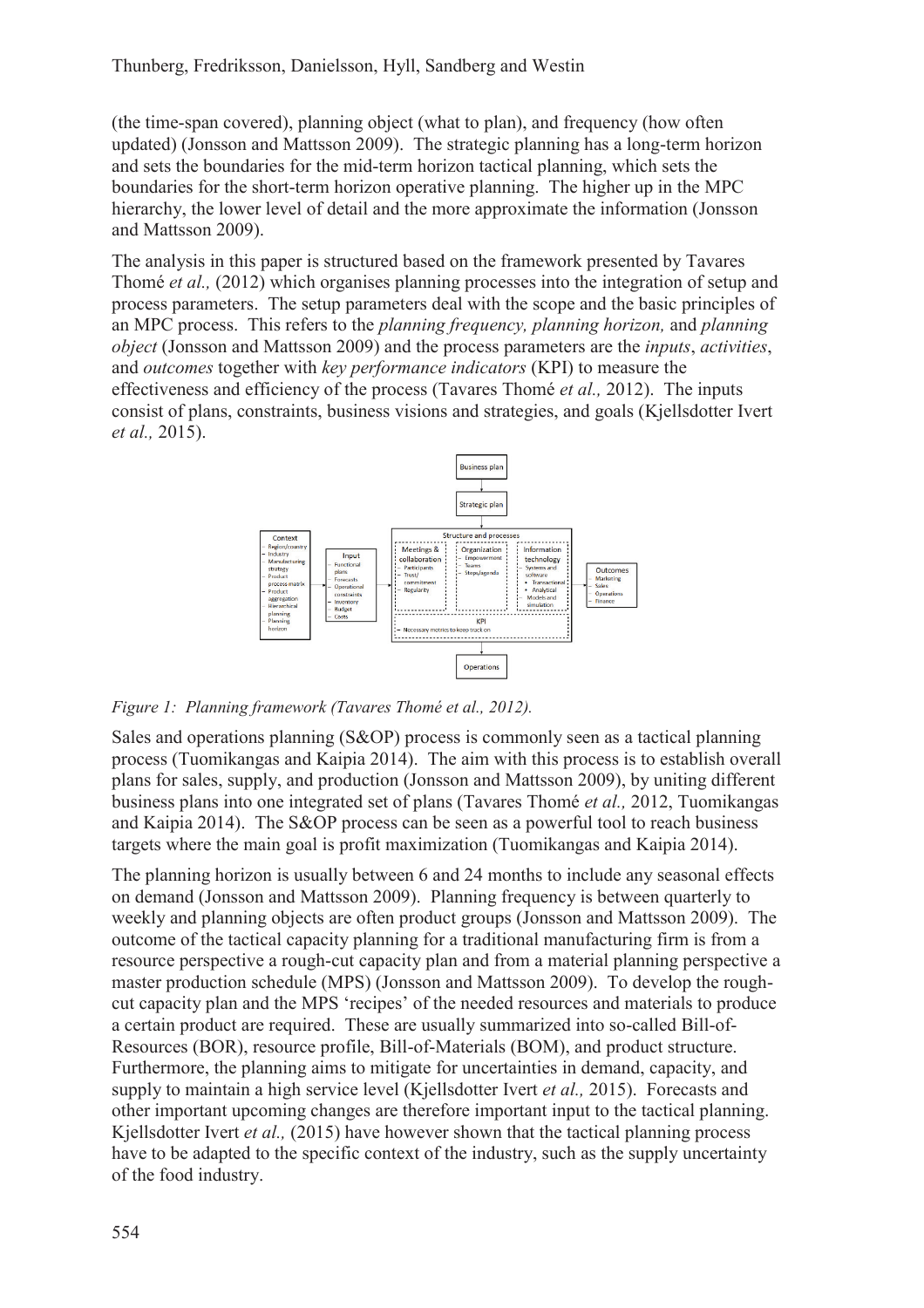The structure of S&OP activities has been described by many authors (Grimson and Pyke 2007, Jonsson and Mattsson 2009) and typically consists of the following five activities: 1) Forecast generation: the marketing and sales department or other responsible departments produce a forecast for the coming planning period's demand; 2) Demand planning: the marketing department prepares a preliminary plan for future sales and delivery volumes. The delivery plan is based on the forecast and refers to the volumes that the company wishes to sell and the delivery per period; 3) Supply planning: the production department and those responsible for the procurement of raw materials will prepare a preliminary production plan expressing the volumes that are to be produced for each period during the planning horizon; 4) Pre-S&OP meeting: the managers of the marketing, production, procurement, and logistics departments meet in a reconciliation meeting during which any adjustments to the production and delivery plans are made; 5) S&OP meeting: the top management meets, unresolved issues are raised, and the plans are settled.

#### **Planning in Construction**

Planning in construction borrows its content from general project management theory (Winch 2010) and includes portfolio management, programme management, project planning, and scheduling (Wysocki 2012). In a construction context a programme is often translated to a multi-project environment where several projects should be managed and coordinated. Wysocki (2012) gives a business perspective on portfolio management by defining it as all projects managed by the company. The strategic plan and demand forecasts is input to portfolio planning to identify suitable projects to run or tender on. The project portfolio yields a long-term resource plan and input in planning of a certain project. Portfolio planning sets the boundaries for the project planning. It is therefore necessary to have information about available resources and what materials are needed and when. This can however be hard due to the fragmented contractor and supplier basis and temporary organisations (Betts and Ofori 1992).

Project planning in construction can be separated into pre-construction planning and onsite planning (Johansen and Wilson 2006). The first comprises selection of project team, creation of the project documentation system, initiating the purchasing of materials, development of the time schedules and milestones, and other pre-project-execution activities (Menches *et al.,* 2008). The on-site planning comprises ensuring that planned activities can be fulfilled, schedule adherence, material procurement, weekly meetings, etc. (Johansen and Wilson 2006). This is complicated by the several planning phases in the project and different uncertainties related to the project (Johansen and Wilson, 2006). What also can be necessary to consider is the situation of having "unique" project and what the off-site conditions might be (Murphy 2013).

Another important part of planning is to coordinate the work with other project participants, like confirming that all participants share the same view of the project goals (Fellows 2009). Effective planning should ensure that all involved actors know what to do, when to do it, and whether the required resources are available. Fellows (2009) describes that coordination is most often absent in construction projects, which leads to unshared goals between participants and unsuccessful projects. As Zwikael (2009) pointed out, a project plan also includes procurement and material plans that are dependent on the project plan. These need to be developed early in the project (Johansen and Wilson 2006). This is however, complicated by the temporary supply chains (Modig, 2007).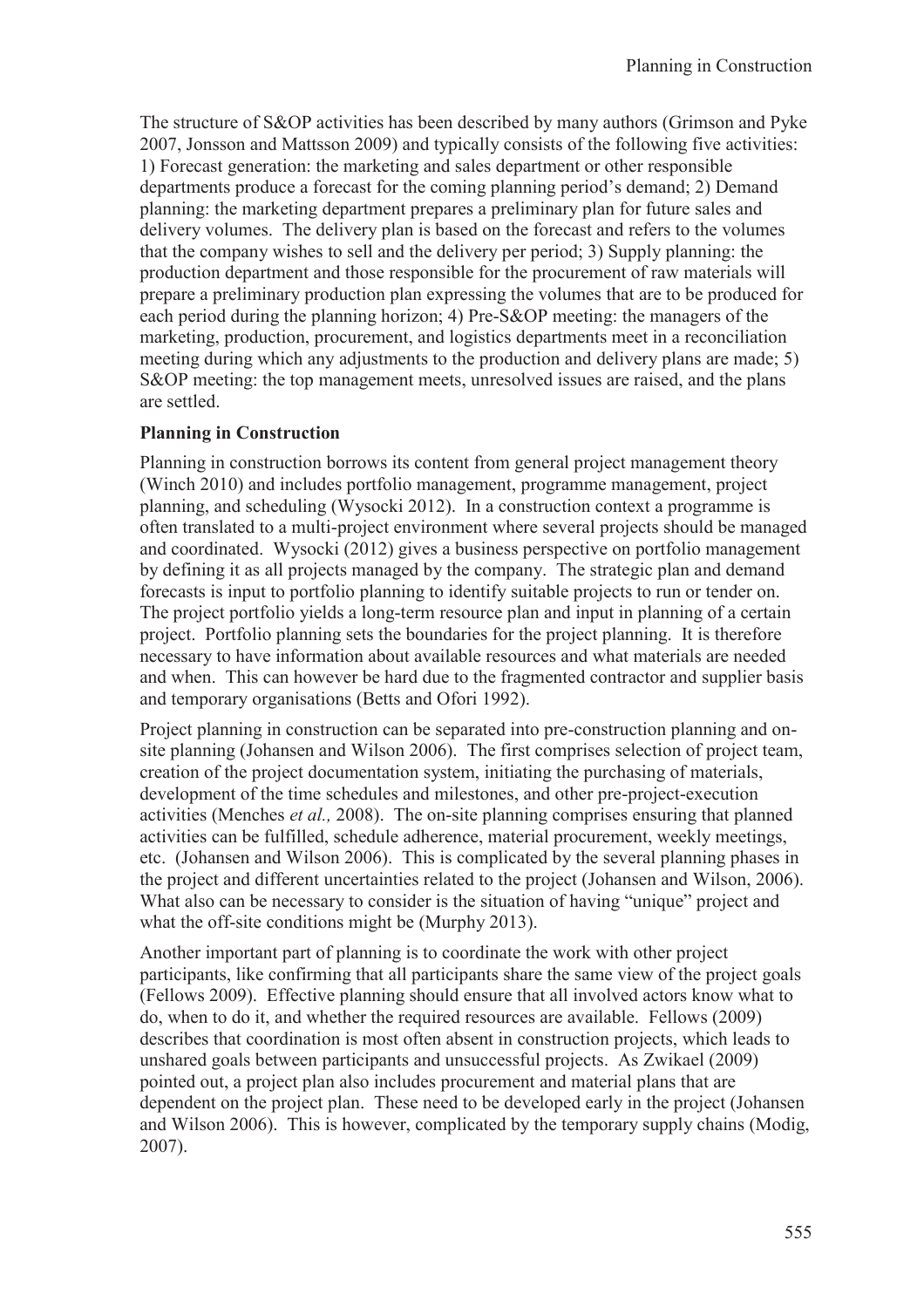### **Synthesis and Research Question**

From the description of the planning practice in construction today it can be seen that this focus on how to manage projects. Questions such as resource utilisation and material supplies are presented as important, however they are not considered on higher planning level than the project. This shows that there is a lack of both practical and theoretical studies on how material and resources should be coordinated from a tactical point of view in construction. The framework offered by Tavares Thomé *et al.,* (2012) can be used as a starting point in discussing tactical planning within construction. However, as Fernie and Tennant (2013) argues, adopting practices from other industries into construction is nontrivial. There are aspects and characteristics of the construction industry that need to be considered, such as the temporary organisations (Modig 2007) and the project driven processes (Winch 2010). Therefore, the tactical planning processes from the MPC structure needs to be analysed from a construction point of view to make it fit within this context. To answer the purpose, it is thus necessary to examine what tactical planning is within construction as well to recognise what is to be planned. To do this a research question is developed: *What are the main components of a tactical planning process in construction and how should it be structured?*

# **METHOD**

This study is based on two case studies within two different Swedish main contractors. The research is grounded in the basic assumption of contingency theory, where the structure and processes of an organization must fit its context (characteristics of the organizations culture, environment, technology, size or task) if it is to perform well (Drazin and Van De Ven 1985). The case study methodology is a valid choice when the context and experiences are critical to understanding the phenomenon (Barratt *et al.,*  2011). The case companies are contractors participating in a research project about developing IT-tools and processes for tactical planning within construction. This gives the researchers unique insight in each company and how planning is performed. It should be mentioned that this research is of conceptual nature. This is the first part of theory making and means that focus is on gathering understanding and defining important concepts for improving or revising in future studies (Meredith 1993).

Main contractor A (MCA) is a small to mid-sized Swedish construction company. In contrast to many other construction companies in Sweden MCA does not have own craftsmen resources. Instead they procure crafting services for each construction project. This makes MCA a pure coordinating actor in a construction project with all services (except the coordination function) outsourced to subcontractors, in line with the construction management project form (CM). Main contractor B (MCB) is one of the three major construction companies in Sweden. The MCB group's business is divided into four business areas Building, Infrastructure, Property Development and Industry. MCB is organised in departments. A department serves a certain geographical area and plan their own resources. MCB have their own craftsmen.

Data has been collected through semi-structured interviews, company documents and workshops within the research project. Semi-structured interviews in particular can be a suitable method by which to obtain the respondents' perspective on a topic. In total have five group interviews and three phone meetings been conducted with MCA and four group interviews and four phone meetings with MCB. Interviews have been structured according to the framework presented in Figure 1 discussing what the output should be, important input, activates to carry out, responsibilities, and KPIs. However, focusing on the specifics of the problem studied at the company. Persons interviewed have been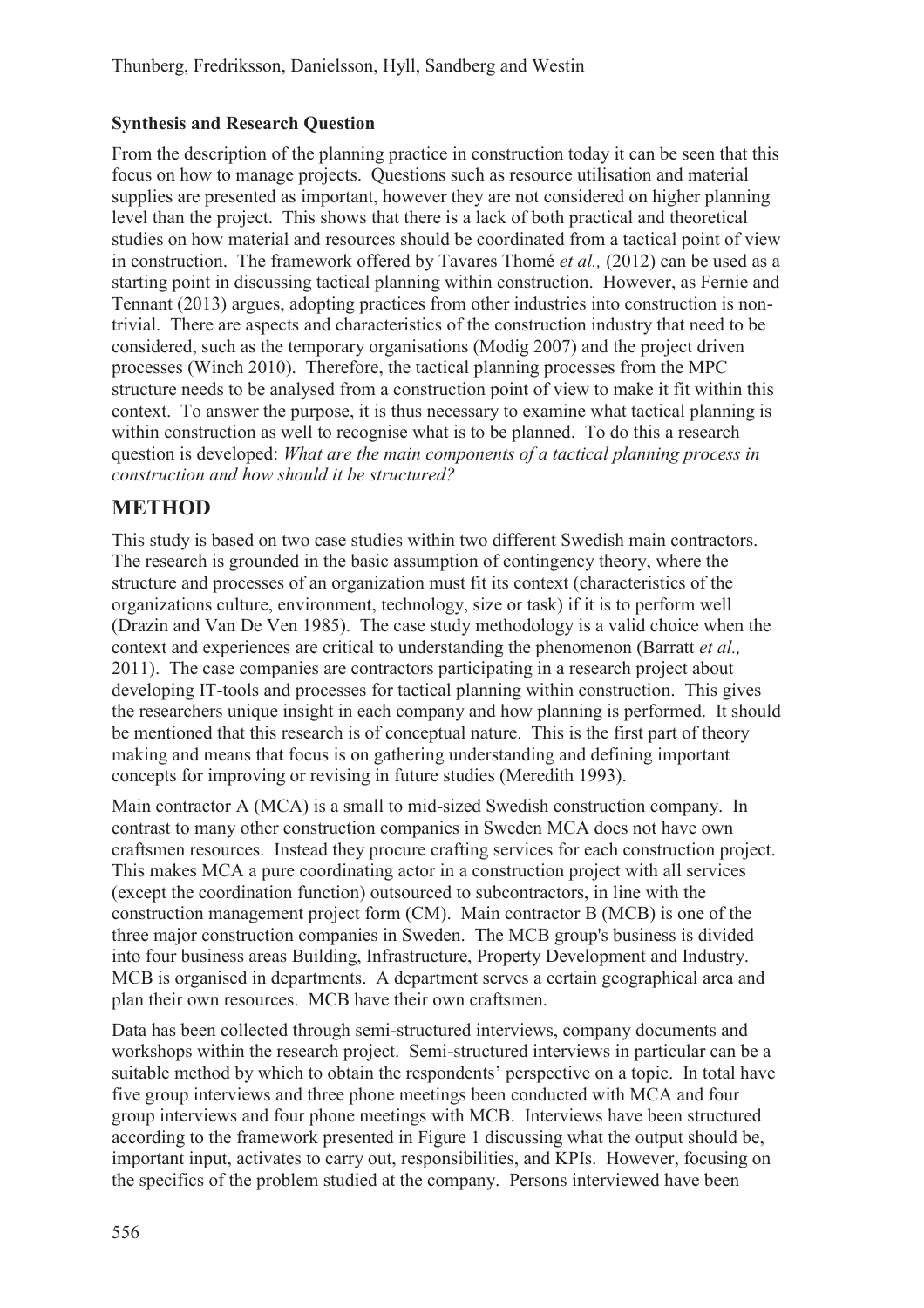people involved in the current planning processes within the companies and a system developer. Each case has been discussed at two workshops within the research project, discussing the drafts of processes. Following the interviews and workshops, comprehensive documentation was developed for each case. As commonly suggested in case study research (Barratt *et al.,* 2011), a first case analysis was done by analysing the description at hand of the data within each of the cases, followed by cross-case analysis to identify commonalities for designing the tactical process in accordance with Tavares Thomé *et al.,* (2012). This resulted first in a process for each company to deal with the local problem focused upon in the research project. The cross case resulted in an understanding on how these two can be combined into a tactical planning process.

#### **Case Descriptions**

Main Contractor A (MCA) Materials planning: Within a project, an important part of the resource planning is the quantity survey. This starts during the tendering process with developing a rough time plan and the quantities of materials to be used. The next phase, if the tender is accepted, is to plan for the actual project. The project manager develops a new time plan and together with purchasers procure contractors and materials. The contractors get information about expected delivery period for their work package and the contractors develop their own time plan based on their own quantity survey. As can be understood, the same planning and the same quantity survey is repeated several times, however by different companies and persons. An overall process for coordinating the different plans from the different contractors is lacking today. The result of the many and uncoordinated planning and survey processes is waste of time and increased costs.

MCA has recently introduced a logistics solution, including a distribution terminal, to improve material flows to construction sites. This solution allows for consolidation of materials between projects and subcontractors. It also aids in smoothing out the lumpy demand pattern of materials and provides suppliers with reliable forecasts. It also helps the construction sites to better control the flow of materials and coordinate this with the activities on-site. For example, if one activity needs to be postponed, the scheduled delivery from the terminal can in comparison to a regular supplier-buyer setup be easily postponed. However, also the planning of the terminal and its utilisation can be improved. For the moment, the linkage between the project planning and the planning of the terminal is lacking. Thereby it is not possible for the terminal to develop forecasts for capacity planning purpose and the different projects cannot get information about available capacity in the terminal during the construction period or reserve capacity at the terminal.

The CM role of MCA requires planning processes facilitating coordination, where the planning process within the company are linked. This means that output from one planning process is the input to the next in line. To accomplish this, clarification of responsibilities are required. Despite the focus on coordination the CM implies, MCA is experiencing troubles with the connection of planning processes and a lack of understanding in who is responsible for what. Also, in relation to the terminal MCA is experiencing that material delivery schedules are "living their own life" disconnected from the overall project time schedule of the individual projects. Construction site managers are good in developing their plans and purchasers are good in developing their plans, but the link between them is missing. Also, it is not clear who should be responsible for what, who should develop and update the material delivery schedules, and who should consolidate schedules at the terminal.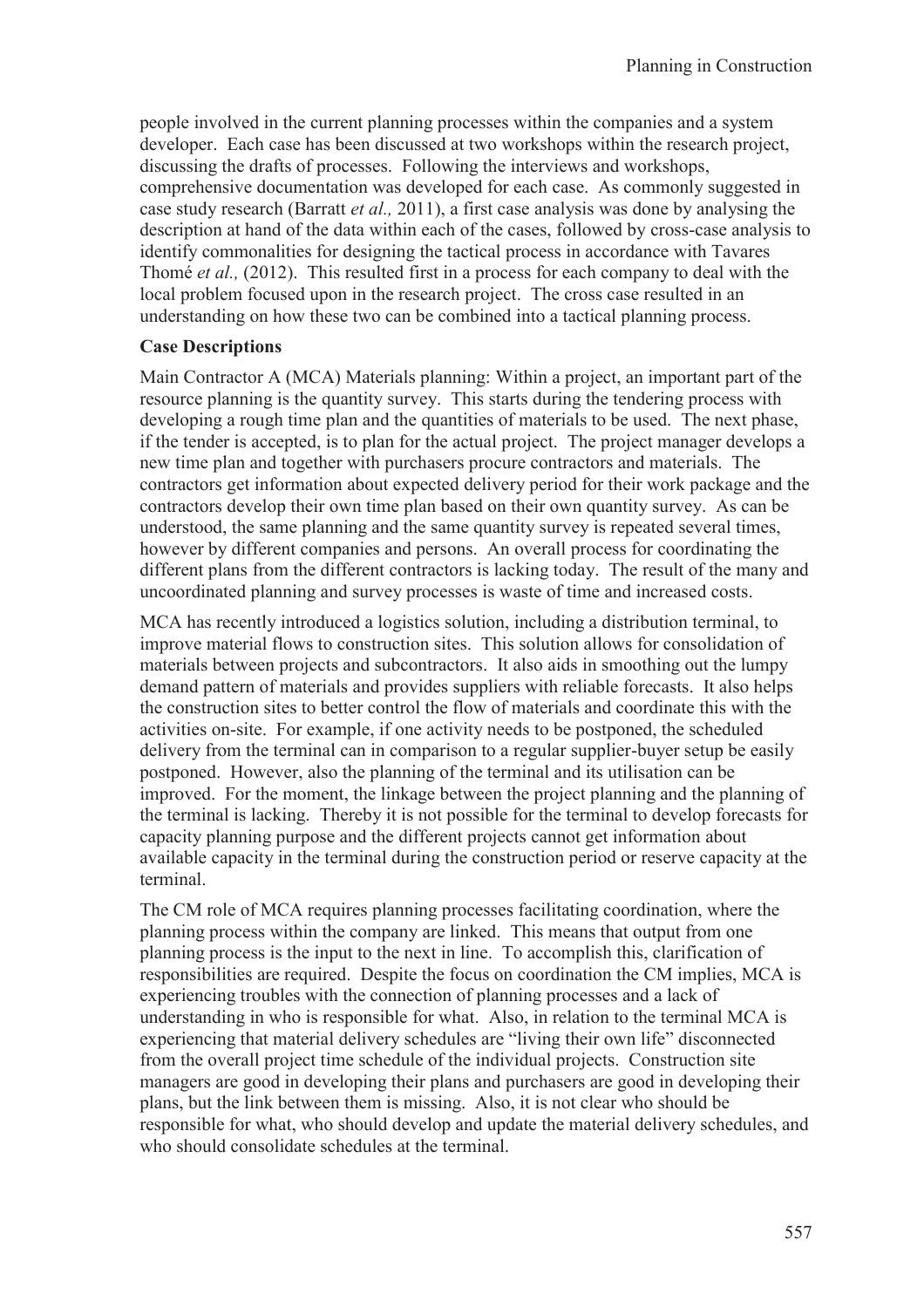Main Contractor B (MCB) Resource/Capacity Planning: MCB is today lacking a system that connects marketing (tendering) and resource planning. MCB would like to have an overview of the project portfolio, both ongoing production and tendering processes as well as coming tendering processes to avoid a situation with both too much resources as well as too little resources. This is especially relevant regarding white collar specialist resources as these are scarce as there is boom in construction in Sweden for the moment. Furthermore, such an overview of upcoming projects would make it easier to prioritize which projects to devote resources to.

MCB make their resource planning in power-project. Power project in MCB includes all production projects as well as the tendering process for upcoming projects, it allows for planning both from a project view and an individual person's view. The planning horizon is 6 weeks to 6 months. MCB also have a project portal presenting all the tasks that have to be made for different projects, such as risk management, tenders etc. This is however not connected to power-project. Projects become known to MCB either via a database or personal contacts. As soon as a project is known it is registered into the customer relationship management (CRM) system. In the CRM system information such as client, planned start of construction, tender date, possible hit rate, and project turnover are registered. The CRM system also covers the tendering process, making it possible to identify in what phase a project is, i.e. before tendering process starts, during tendering process or a production project.

Every week each department has a market meeting. At these meetings are the resource planning managers, the business managers, and the project managers present. Here the projects registered in the CRM system are studied to identify upcoming projects and what projects are in the tendering process. Furthermore, the progress of ongoing production projects is discussed. Based on available resources, identified through Power project are tendering decisions taken or suggested depending on the sum of the tender. For the projects who are in the tendering process are decisions taken if the tender should be submitted or not. In this meeting is also a manual what-if analysis made, historically have Excel been used to some extent as well. A decision to submit a tender can be made based on several reasons except economic. A tender can be submitted depending on if it suits the profile of a certain site manager, available specialist resources and if it is possible to finish the project within the given timeframe. The tendering process usually is between three and six weeks. The time from submitted tender until decision is between one to two months.

# **ANALYSIS**

MCA and MCB have different reasons to start planning with a longer horizon and covering several projects. What is in common is that the need is a result of scarce or limited resources that have to be shared between projects. MCA identified their need to coordinate between projects during their work on improving the planning of material deliveries with the help of the new distribution terminal. To make the terminal capacity planning possible it is necessary with a tactical planning process covering all ongoing and upcoming projects that are to use the terminal. For MCB on the other hand, the need was identified because of the scarce availability of white collar specialist resources.

To allow for the resource sharing, the projects have to start sharing plans with each other. The sharing should not take place between each project, instead it should be on an overarching company or department level within the contractor. Figure 2 illustrates the connection between project and tactical planning. From the MCA case, sharing plans would also allow for decreasing the amount of quantity surveys as an overview of the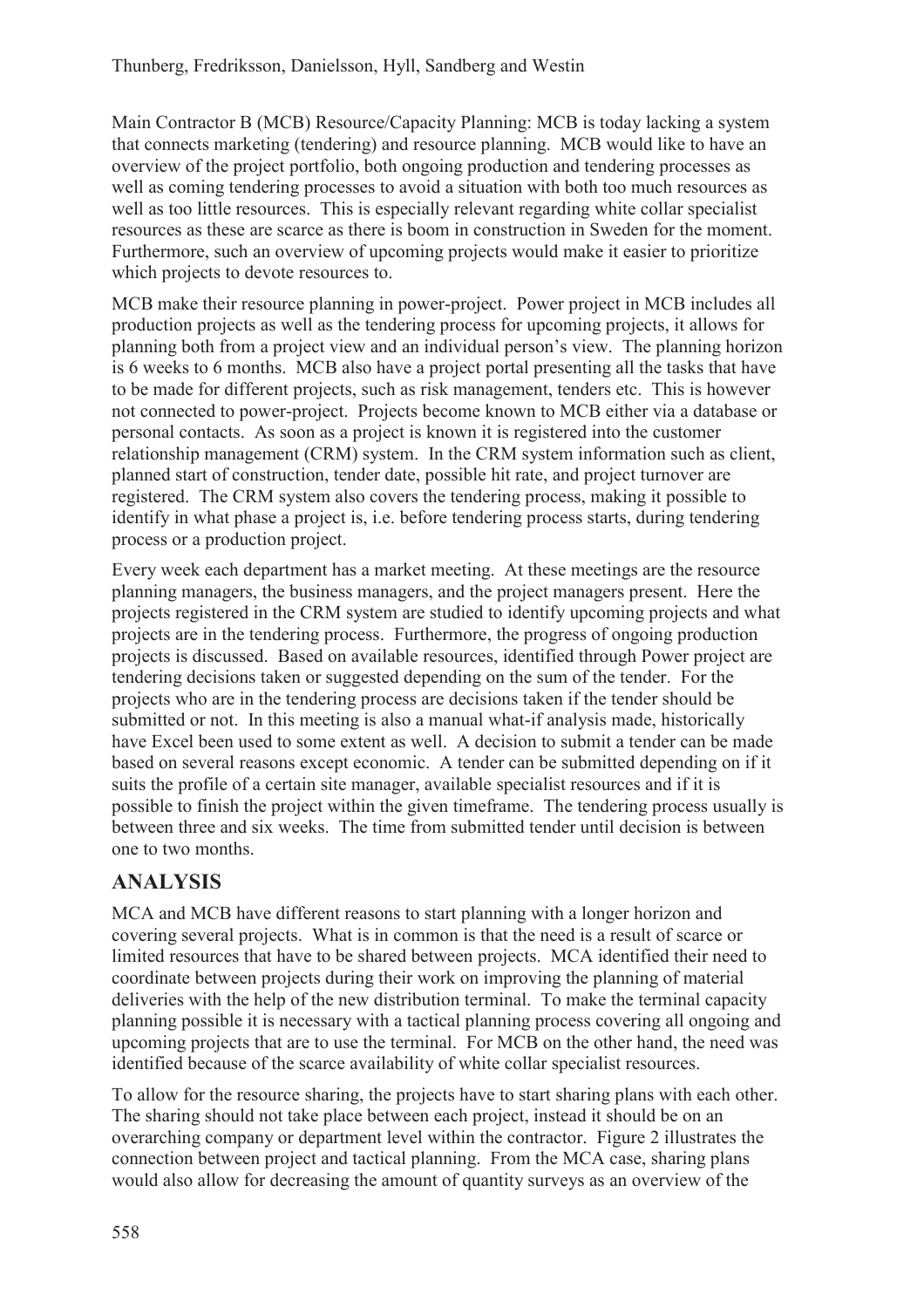activities within each project would be created. Thus it can be seen that the tactical planning within construction need to link the resources and materials demands from different projects and the structure for how this can be accomplished is presented in Figure 2. Case MCB shows that it is important to include also the tendering process of each project in the project portfolio planning as this process consumes resources and the amount and types of resources consumed varies with the type of project and the contract form. It was seen in MCB case that each construction project can from a white-collar specialist planning perspective be seen to have three phases; before the tendering process starts, the tendering process and the production process. Figure 2 also illustrates that in all phases of the project the supply chain have to be considered. Decisions during tendering affect materials, suppliers, and subcontractors as well as during production, utilisation can be improved and collisions avoided by considering the supply chain on a portfolio level. Especially as suppliers and sub-contractors are shared between projects, which have been seen in MCA.



*Figure 2: Illustrating planning on project level and connection to tactical planning* 

Following the structure of Tavares Thomé *et al.,* (2012) the main components of tactical planning: planning frequency, planning horizon, planning object, input, activities, outcomes, and KPIs' are here analysed.

Planning object: As resource and material demands are generated based on projects in the construction industry the planning object should be projects.

Planning horizon: As the planning object is projects and the need identified in MCB of seeing projects as divided into three phases; pre-tendering, tendering process and production process, should the planning horizon include at least the time frame of the tendering process and the production process. The longest horizon should cover all ongoing production projects, which in many cases are two to three years ahead. According to MCB, the tendering process is usually between three and six weeks. Thus, to have a shortest horizon of about one month should cover ongoing tendering processes as well as upcoming tenders, i.e. projects in the pre-tendering phase.

Planning frequency: The tactical planning has to be a repetitive ongoing process in order to capture the progress of on-going production projects, be updated on accepted tenders and to handle new upcoming tenders. Both MCA and MCB have weekly meetings today and utilising these existing meetings should be suitable.

Input: The input needed and the input available differs depending on what phase the projects are in. A lot of the plans used in a project are created during the tendering process, thus production projects can share more information than tendering projects. Production projects have to deliver input in form of plans such as project time schedules, project material delivery schedules, and project resource plans. For projects in the pretendering and the tendering process it was in MCB identified that the time frame of the project, the turnover of the project, type of project, and contract type decides the resource needs within the project on an overarching level. In both MCA and MCB it was also seen that to start developing IT-tools, recipes of different roles in the projects and their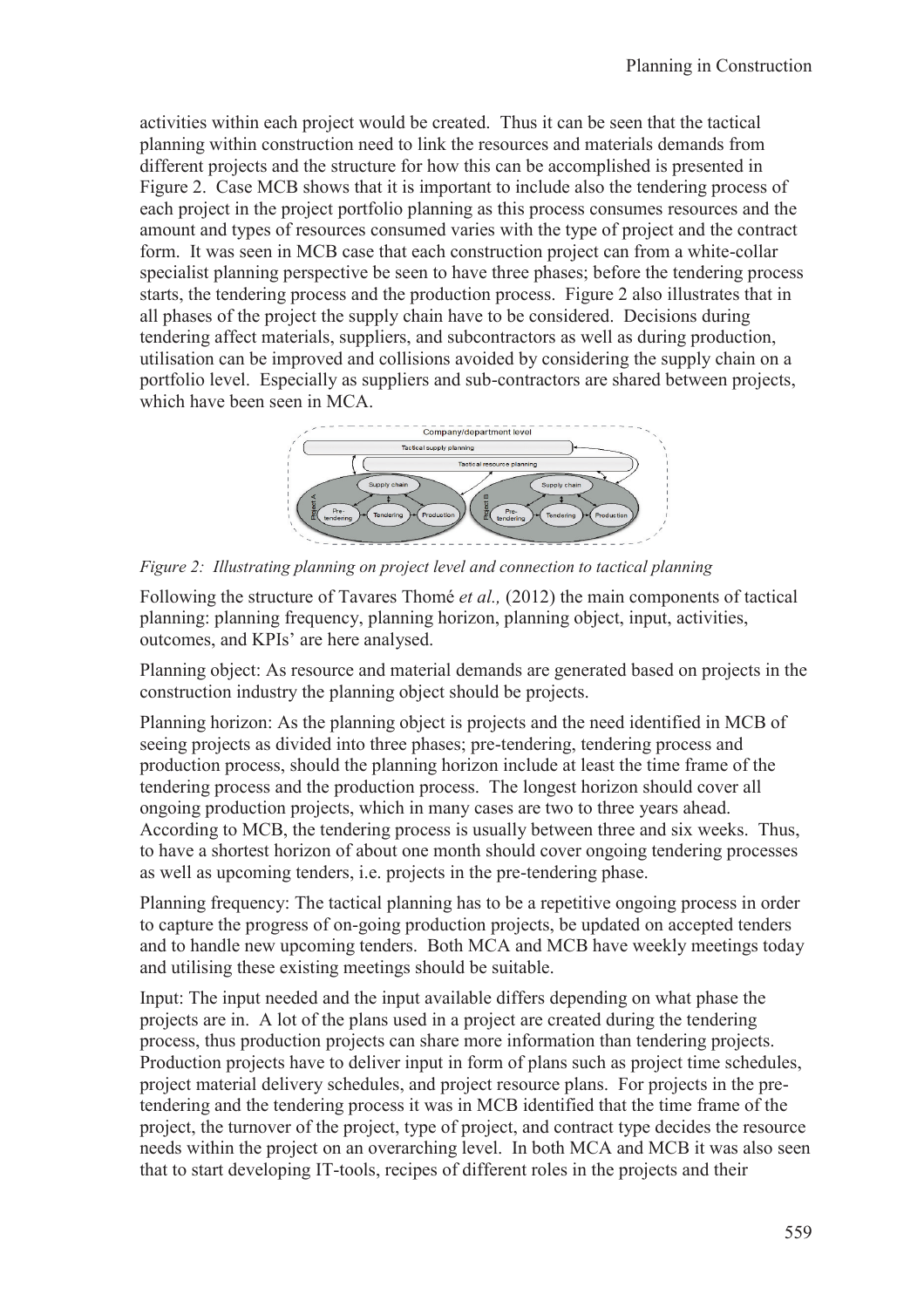resource need in the different phases of a project had to be identified as well. In MCA, the quantity survey made during the tendering process was seen as a possible input to get an overview of the materials demand and supply.

Outcome: The outcome of the tactical planning process is for MCB a plan of what projects to tender on as well as a rough-cut capacity plan for the resources. For MCA the outcome is a rough cut capacity plan for the terminal as well as long-term materials delivery schedule for the different projects utilizing the terminal.

Organisation and structure: It can be seen from the above analysis that the materials and the resource planning not necessarily should be handled within the same process. This as the materials planning is connected to the purchasing function whereas the resource planning is connected to the market function. What functions/roles that should be included in the process therefore depends on the organisation of the individual company. KPIs: KPIs' should mirror the goal of the process. For MCB is the goal to improve profit margin of production projects and hit rate in the tendering process, whereas for MCB the goal is to improve utilisation of the terminal and decrease the costs for materials handling and purchasing.

# **CONCLUSIONS**

The purpose of this paper is by taking a MPC perspective to increase the understanding of how resources and materials can be coordinated within a contractor's project portfolio on a tactical level. The paper identifies a need for a tactical planning process taking both a materials and resource perspective at a portfolio level within main contractors as such a process would improve resource utilisation as well as what projects to focus on. The paper presents a structure for how the tactical planning process can be related to existing planning processes within main contractors in Sweden today (Figure 2). It also presents what the main components of such a process should be in relation to the MPC structure. The paper is based on two case studies of tactical planning processes under development. Therefore, further studies are needed to verify the suggested structure as well as studies of implemented processes.

### **REFERENCES**

- Barratt, M, Choi, T Y and Li, M (2011) Qualitative case studies in operations management: Trends, research outcomes, and future research implications. *Journal of Operations Management*, **29**, 329-42.
- Betts, M and Ofori, G (1992) Strategic planning for competitive advantage in construction. *Construction Management and Economics*, **10(6)**, 511-32.
- Drazin, R and Van de Ven, A H (1985) Alternative forms of fit in contingency theory. *Administrative Science Quarterly*, **30**(4), 514-39.
- Dubois, A and Gadde, L-E (2002) The construction industry as a loosely coupled system: Implications for productivity and innovation. *Construction Management and Economics*, **20**(7), 621.
- Engwall, M and Jerbrant, A (2003) The resource allocation syndrome: The prime challenge of multi-project management? *International Journal of Project Management*, **21**(6), 403-9.
- Fellows, R (2009) Culture in supply chains. *In:* Pryke, S (Ed.) *Construction Supply Chain Management*. Hong Kong: Wiley-Blackwell, 42-72.
- Fernie, S and Tennant, S (2013) The non-adoption of supply chain management. *Construction Management and Economics*, **31**(10), 1038-58.